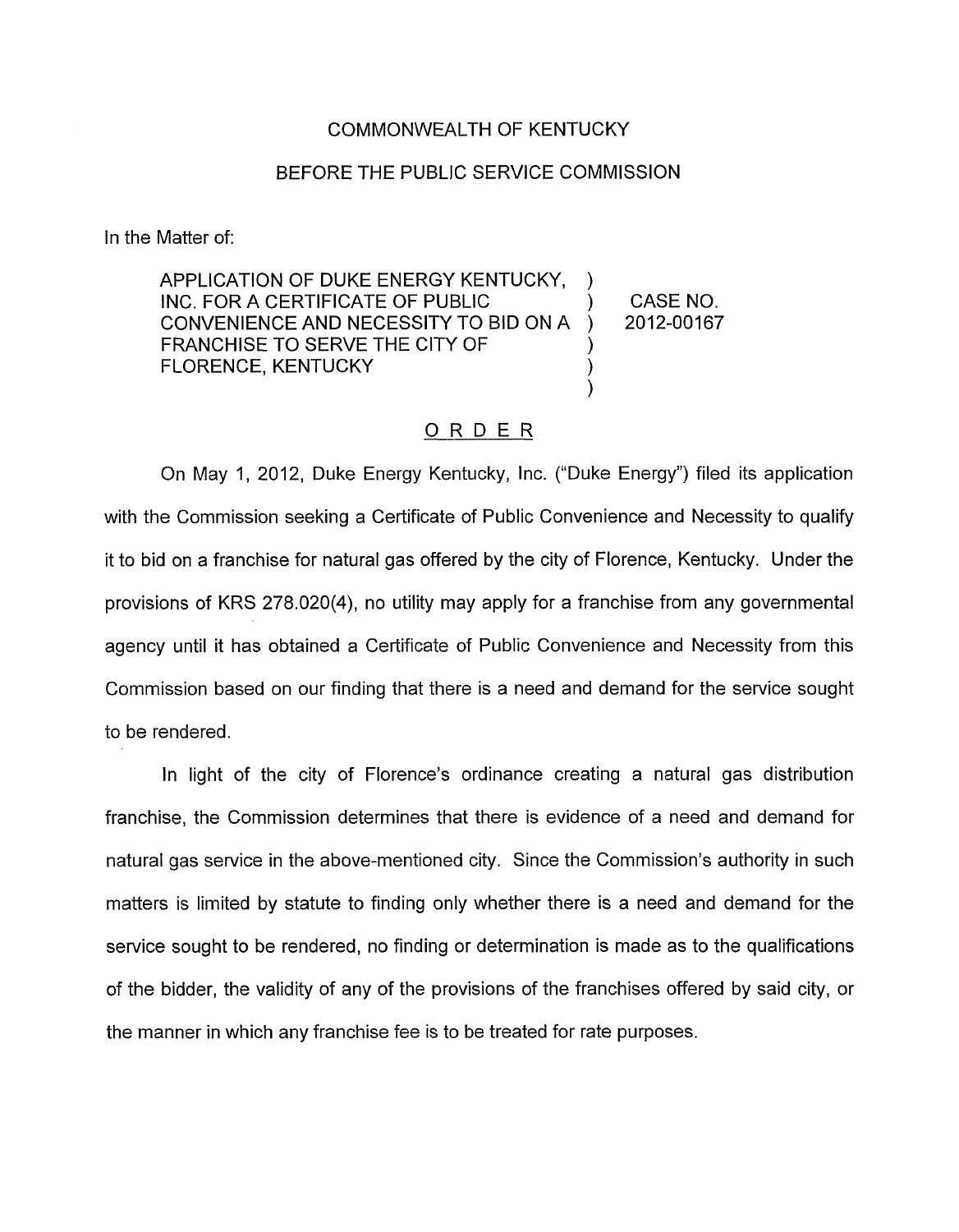IT IS THEREFORE ORDERED that:

1. Duke Energy is granted a Certificate of Public Convenience and Necessity that authorizes it to bid on a franchise for natural gas service offered by the city of Florence, Kentucky.

2. Duke Energy, if it becomes the successful bidder, shall file two copies of the franchise agreement with the Commission's tariff branch.

**3.** This Order shall not be construed as granting a Certificate of Public Convenience and Necessity to construct utility facilities in said city.

By the Commission



ATTEST:

Comm D. Brenwell for